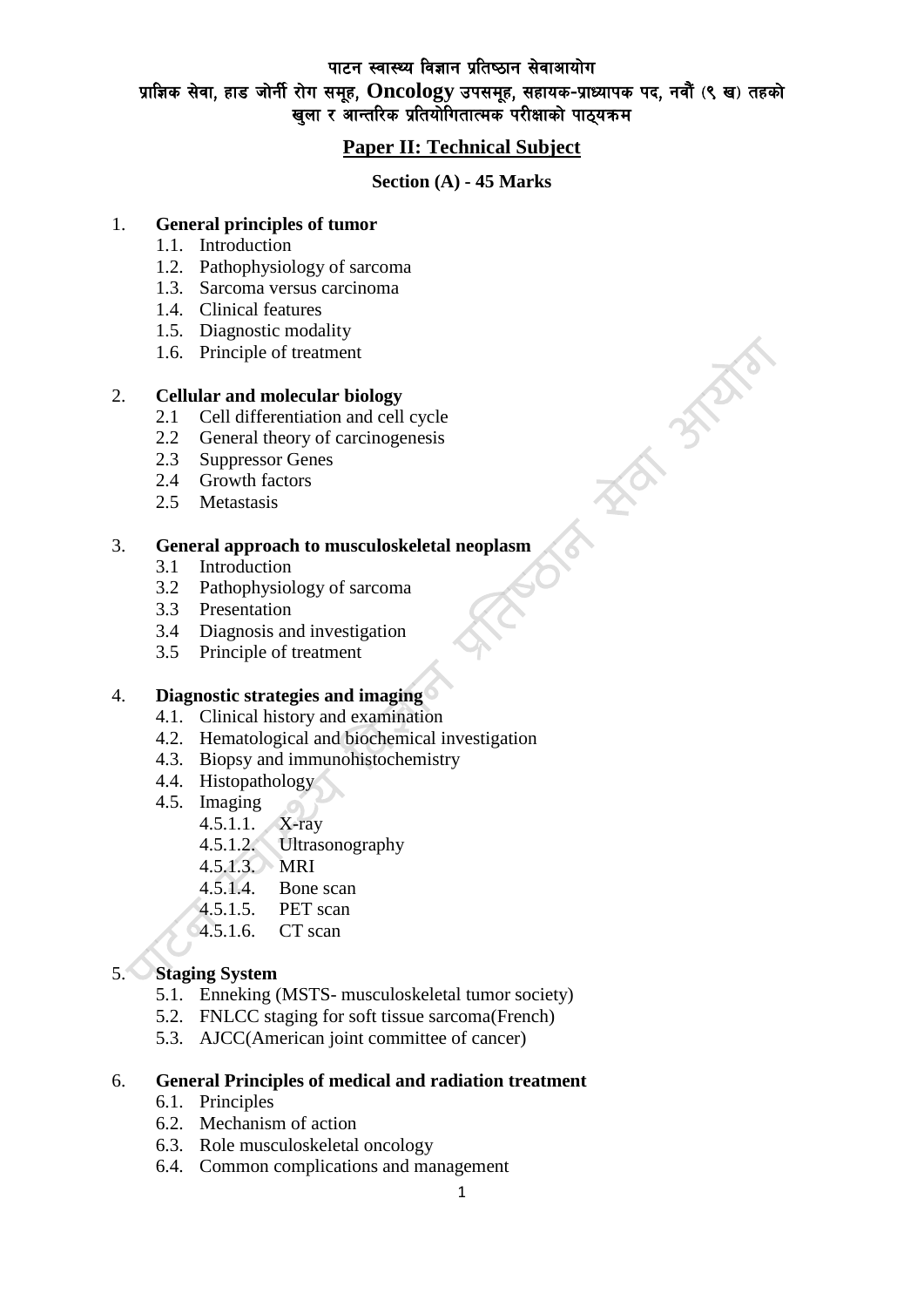## पाटन स्वास्थ्य विज्ञान प्रतिष्ठान सेवाआयोग

# प्राज्ञिक सेवा, हाड जोर्नी रोग समूह, Oncology उपसमूह, सहायक-प्राध्यापक पद, नवौं (९ ख) तहको खला र आन्तरिक प्रतियोगितात्मक परीक्षाको पाठयक्रम

### 7. **Biopsy**

- 7.1. Types of biopsy
- 7.2. Principle of biopsy
- 7.3. Technique of biopsy

## 8. **Surgical margin**

- 8.1. Enneking surgical margin
- 8.2. RO, R1 and R2
- 8.3. Kawaguchi surgical margin for soft tissue sarcoma
- 8.4. Wide Local resection

### 9. **Counselling of cancer patients**

- 9.1. SPIKE protocol
- 9.2. Other protocols
- 9.3. Psychosocial issues

# **Section (B) - 45 Marks**

**FOR STATE** 

# 10. **Principle of tumor surgery and limb salvage**

- 10.1. Amputation Vs Limb Salvage
- 10.2. Survival affected by treatment choice
- 10.3. Function of limb compared to prosthesis.
- 10.4. Sarcomas around knee
- 10.5. Psychosocial Consequences
- 10.6. Criteria for Limb Salvage
- 10.7. Indications
- 10.8. Relative Contraindications
- 10.9. Resection and Reconstruction
- 10.10. Three Strike Rule
- 10.11. Rotationplasty

#### 11. **Presentation and evaluation of benign bone tumor**

- 11.1. General Demography
- 11.2. Clinical presentation
- 11.3. Differential diagnosis
- 11.4. Radiographic examination
- 11.5. Bone scan/CT/MRI features
- 11.6. Pathological fractures
- 11.7. Staging of benign bone tumor
- 11.8. Management

#### 12. **Benign osteogenic tumor of bone**

- 12.1. Osteoid osteoma
- 12.2. Osteoblastoma

# 13. **Benign cystic lesion of bone**

13.1. Unicamera Bone Cyst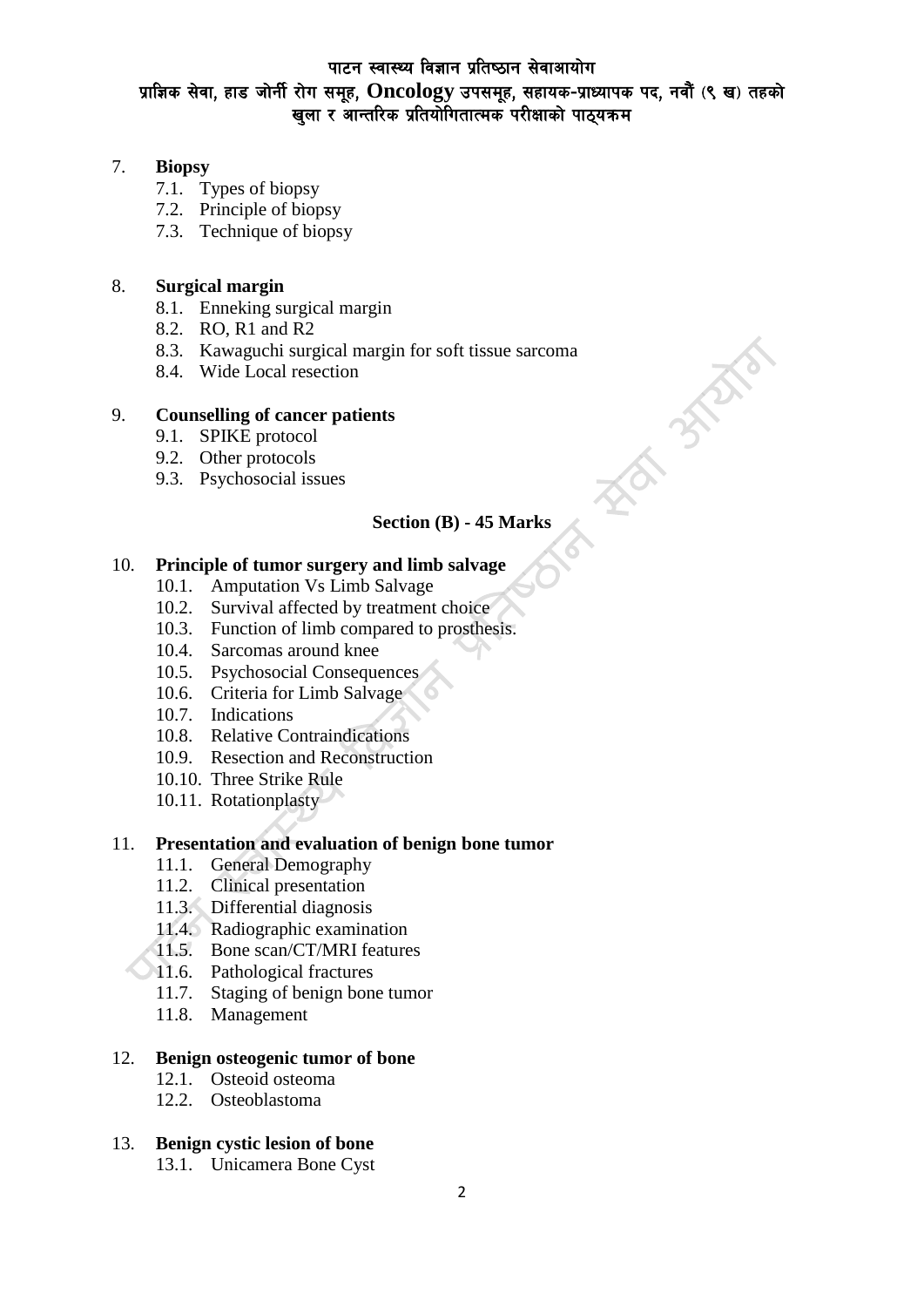# पाटन स्वास्थ्य विज्ञान प्रतिष्ठान सेवाआयोग प्राज्ञिक सेवा, हाड जोर्नी रोग समूह, Oncology उपसमूह, सहायक-प्राध्यापक पद, नवौं (९ ख) तहको खला र आन्तरिक प्रतियोगितात्मक परीक्षाको पाठयक्रम

**INDEPENDENT** 

13.2. Aneurysmal Bone Cyst

#### 14. **Benign cartilage tumors**

- 14.1. Osteochondroma
- 14.2. Enchondroma
- 14.3. Periosteal chondroma
- 14.4. Multiple chondroma associated condition
- 14.5. Chondroblastoma
- 14.6. Chondromyxoid fibroma

#### 15. **Benign fibrous and histiocytic lesions**

- 15.1. Desmoplastic fibroma of bone
- 15.2. Non-ossifying fibroma of bone
- 15.3. Langerhanscell histiocytosis
- 15.4. Osteofibrous dysplasia
- 15.5. Fibrous dysplasia
- 15.6. Hemangioma

#### 16. **Giant cell tumor of bone**

- 16.1. Introduction
- 16.2. Staging
- 16.3. Treatment
- 16.4. Recent advances and medical management
- 16.5. Surgical management

#### 17. **Common benign soft tissue sarcoma**

- 17.1. Lipomatous tumour
- 17.2. Fibrous tumour
- 17.3. Synovial tumour
- 17.4. Neurofibroma
- 17.5. Schwannoma

#### 18. **Common malignant soft tissue sarcoma**

- 18.1. Liposarcoma
- 18.2. Fibrosarcoma
- 18.3. Synovial sarcoma
- 18.4. Rhabdomyosarcoma

#### 19. **Presentation and evaluation of malignant bone tumor**

- 19.1. General demography
- 19.2. Clinical presentation
- 19.3. Differential diagnosis
- 19.4. Radiographic examination
- 19.5. Bone scan/CT scan/MRI scan features
- 19.6. Pathology features
- 19.7. Staging of malignant bone tumor bone tumor
- 19.8. Management